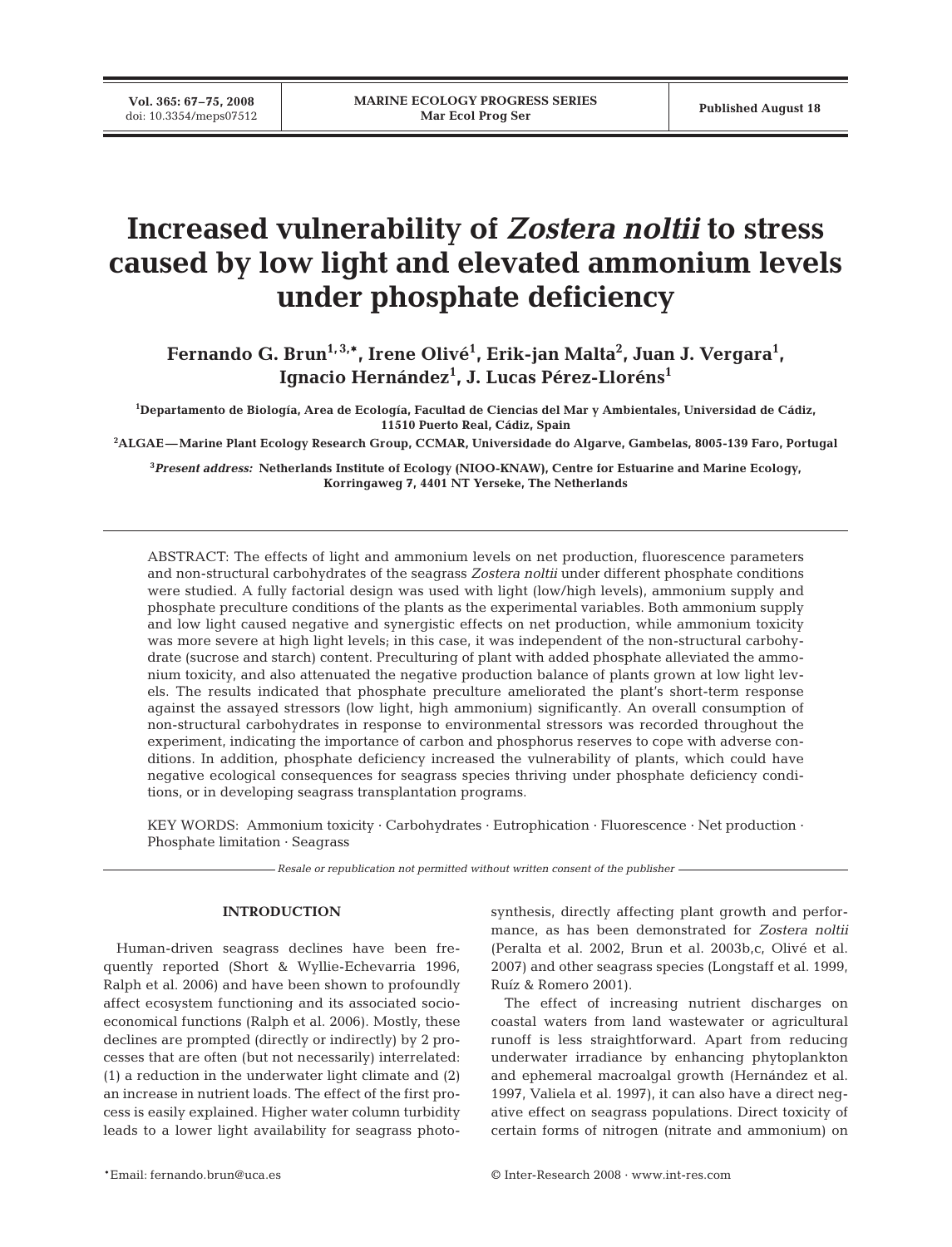seagrasses has been demonstrated (Burkholder et al. 1992, 1994 for nitrate; van Katwijk et al. 1997 and Brun et al. 2002 for ammonium) at concentrations as low as 16 µm ammonium. Seagrass leaves take up ammonium in direct proportion to the concentration in the surrounding water, but are not capable of controlling it (Thursby & Harlin 1982, Iizumi & Hattory 1982, van Katwijk et al. 1997, Touchette & Burkholder 2000). Intracellular ammonium has to be rapidly assimilated into organic compounds to prevent its accumulation to potentially harmful levels, as was shown in an experiment with the seagrass *Posidonia oceanica*, which maintained low intracellular ammonium levels regardless of the nitrogen enrichment levels at which plants were grown (Invers et al. 2004).

Ammonium toxicity mechanisms are complex and not fully understood (Britto & Kronzucher 2002), but the physiological mechanisms are thought to be a combination (among others) of: (1) the uncoupling of ATP production during the photosynthetic electron transport that is triggered by ammonia (Goyal et al. 1982, Marschner 1995), (2) the intracellular depletion of essential cations (such as potassium and magnesium; Kirkby 1968, van Katwijk et al. 1997) that is accompanied by the increase of intracellular inorganic anions (e.g. phosphate; Cruz et al. 1993, van Katwijk et al. 1997), (3) an increase of the demand on carbon skeletons and respiration (Brun et al. 2002, Invers et al. 2004) and (4) the high energetic cost of pumping out intracellular ammonium (Britto et al. 2001). Since 3 of the 4 aforementioned mechanisms are related to the energy budget (ATP production and/or consumption) and the carbon skeleton, both of which are tied to photosynthesis, the photosynthesis rate and the pool of carbon reserves may play a key role in determining potential toxic effects of ammonium in plants. While the availability of carbohydrate reserves (mainly in the form of sucrose and starch) was previously shown to be crucial in shifting ammonium from being a nutrient to a toxin in the seagrass *Zostera noltii* (Brun et al. 2002), the effect of light levels has not been investigated so far.

In this context, it is clear that it is not always a single factor, but often a combination of factors that better explain episodical die-off in seagrasses. To improve our knowledge of the mechanisms behind ammonium toxicity, we developed an experimental set-up in which 2 main stressors (low light and elevated ammonium load), frequently co-occurring in coastal waters, were assayed together in a factorial design. Furthermore, considering some of the mechanisms mentioned above for ammonium toxicity (e.g. tissue ionic unbalance with an increase of intracellular phosphate), and together with previous findings on the involvement of phosphate as a modulator of the ammonium toxicity

(Brun et al. 2002), phosphate condition was used as an additional factor in the experiments. In the present study, phosphate and ammonium were not supplied simultaneously as in Brun et al. (2002), but the effect of contrasting phosphorous (P) quotas (achieved by preculturing plants under high and low phosphate levels over 2 wk) on ammonium toxicity was investigated.

# **MATERIALS AND METHODS**

**Sampling site and plant collection.** Specimens of the seagrass *Zostera noltii* Horneman were collected from intertidal mudflats in Los Toruños, a salt marsh ecosystem of 773 ha situated in the Cadiz Bay Natural Park (36° 30' N, 6° 10' W). At this location, water nutrient concentrations show a seasonal fluctuation, with the highest values in winter (up to 12  $\mu$ m nitrate, 25 µm ammonium and 1.5 µm phosphate; see Brun et al. 2003b for further information). Porewater nutrient concentrations within seagrass beds ranged from 10 to 225 µm ammonium and 2 to 23 µm phosphate (F. G. Brun unpubl. data). Plants of *Z. noltii* were collected carefully to keep belowground structures intact and transported to the laboratory in an icechest within 30 min of collection. Upon arrival, plants were rinsed in seawater and visible epiphytes removed by gently scraping. More than 300 'experimental plant units' (EPUs) were selected for the experiment. An EPU was defined as a single plant with 2 rhizome internodes, the corresponding roots and the apical shoot plus the first lateral shoot.

**Experimental design.** EPUs were transplanted into 2 aquaria (100 l), each containing a clean natural sediment layer (5 cm depth) and filled with filtered natural seawater (Whatman GF/C filters). The aquaria were then placed together in an incubation chamber (D-1400-3BL, ASL) under constant temperature  $(18.5^{\circ}C)$  and light conditions  $(200 \text{ to } 220 \text{ \mu})$ photons  $m^{-2}$  s<sup>-1</sup> in a 14 h light:10 h dark photoperiod) for 1 wk (acclimation period). Samples (triplicate) for water nutrient concentrations were taken during preculture and at the beginning of the experimental period, both from the freshly collected seawater and after nutrient additions to the different treatments. Ammonium was measured following the method of Koroleff (1976), while reactive soluble phosphorus was analysed by using the molybdate blue method (Murphy & Riley 1962).

Following the acclimation period, all EPUs were collected, the sediment was mixed and cleaned again (for further use), and the EPUs were reallocated into ten, 20 l aquaria, where they were incubated for 2 wk under the same conditions mentioned above. During this precultivation phase, the water from 5 aquaria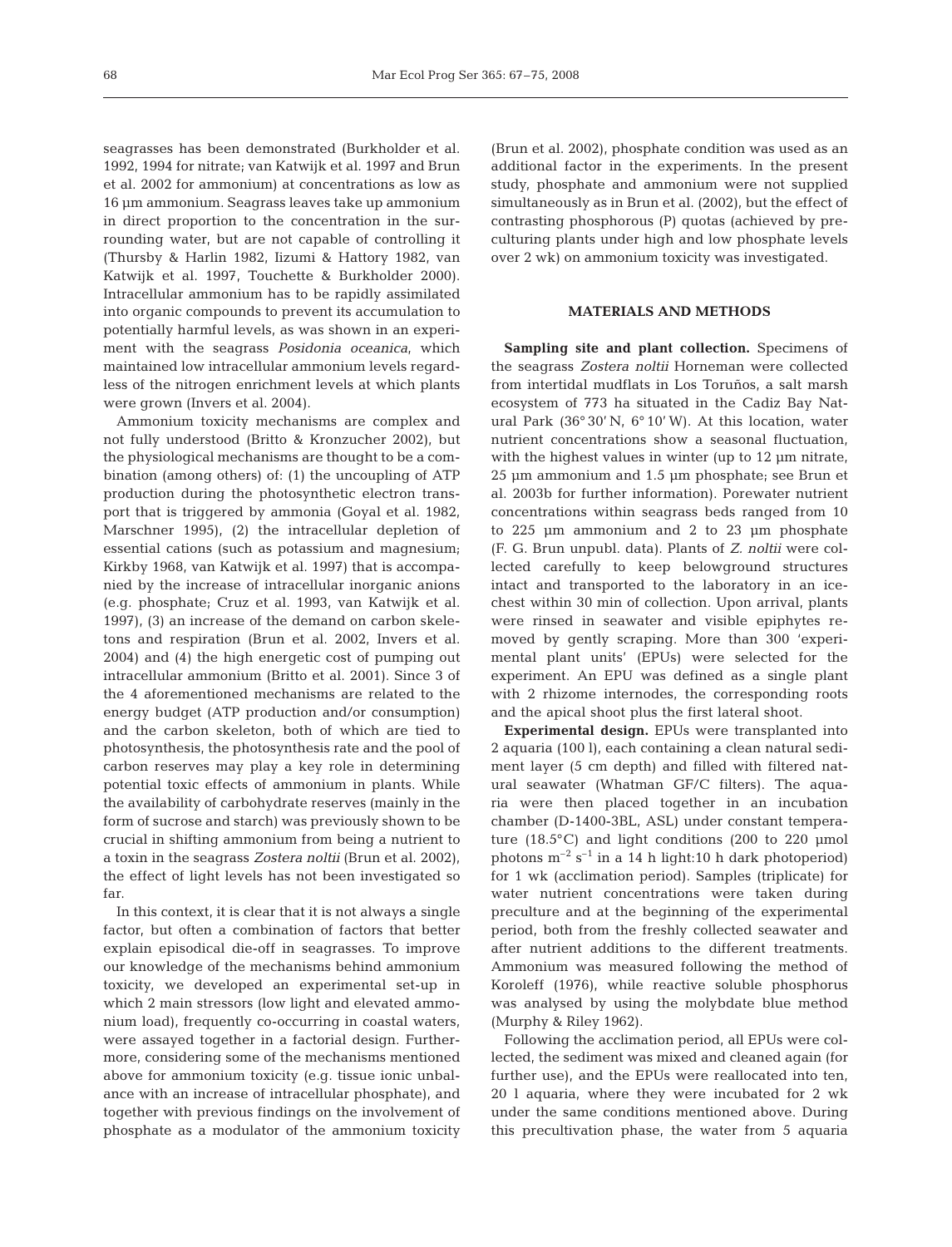was enriched with phosphate (10 to 15 µm, final concentration; phosphate precultured EPUs), whereas the remaining aquaria were not phosphate-enriched (<1 µm, final concentration; non-precultured EPUs). The measured ammonium concentration was low in all aquaria (1 to 3 µm natural seawater concentration). Seawater was renewed every 5 d (i.e. Days 5, 10 and 15), aquaria were reallocated haphazardly under the same light treatment in the climatic chamber, and 2 EPUs from each aquarium (10 EPUs in total) were haphazardly selected for plant analysis at these sampling dates.

At the end of the precultivation phase, all EPUs were weighed and tagged individually (above- and belowground tissues together). When necessary (i.e. for newly grown lateral shoots or internodes), the surplus plant material was excised to get the 'standard' EPUs, as described above. New natural sediment was washed and mixed to fill 8 aquaria (sediment height 5 cm) for the experimental phase. Thirty EPUs were transplanted into each aquarium, with 15 coming from phosphate-enriched and the remaining 15 from phosphate-depleted precultivation phases. A factorial experiment was designed with ammonium, light and phosphate preculture condition as stress factors. This resulted in 8 different treatments: 4 for high light (with and without ammonium enrichment in EPUs and precultivated with or without added phosphate; i.e. HL +  $N + P$ , HL  $+ N - P$ , HL  $- N + P$  and HL  $- N - P$ , respectively), and 4 for low light  $(LL + N + P, LL + N - P, LL - P)$  $N + P$  and  $LL - N - P$ ). Two aquaria were incubated for each combination of ammonium and light treatment. Daily ammonium doses (10 to 15 µm final concentration in water) were chosen according to Brun et al. (2002), and light levels according to Peralta et al. (2002) and Brun et al. (2003a). Saturating light intensity was set at 220 µmol photons  $m^{-2}$  s<sup>-1</sup> (12 mol photons  $m^{-2} d^{-1}$ ) and limiting light at 25 µmol photons  $m^{-2}$  $s^{-1}$  (1.5 mol photons  $m^{-2}$  d<sup>-1</sup>). Light was provided by fluorescent tubes (Philips TL20W/54RS) and measured with a LI 193 SA (LiCor) quantum meter mounted with a 4  $\pi$  PAR (400 to 700 nm) sensor. The photoperiod was kept at 14 h light:10 h dark, and the temperature at 18.5°C. All aquaria were placed together in the same incubation chamber.

Water was renewed every 5 d with freshly collected, filtered natural seawater (Whatman GF/C filters). From each aquarium, 6 EPUs (3 preincubated with P and 3 without P) were haphazardly harvested for plant analysis (see below) at 1, 4, 8, 14 and 21 d after plant transplantation. Time 0 was set for the day following plant transplantation.

**Plant analysis.** EPUs harvested at each time interval were carefully cleaned, blotted dry with tissue, and weighed. Differences in plant weight between the onset of the experiment (time 0) and collection time were used to calculate the net production; that is, the weight gain (or loss) per time unit of the whole plant. As the whole plant was weighed (including both above- and belowground tissues) and apical shoots were used as EPUs, the weight gain mainly reflects the production of new horizontal rhizomes and the appearance (recruitment) of new shoots. In contrast, negative net production values mainly indicate that leaf (and/or shoot) losses exceed the recruitment of new leaves and/or a minor horizontal rhizome elongation. Net production was expressed as milligrams of fresh weight per plant per day. After weighing, each EPU was split into above- and belowground parts, dried until constant weight (60°C) and used for determinations of tissue phosphorus and non-soluble carbohydrate (NSC) contents. Main NSCs (sucrose and starch) were analysed according to Hubber & Israel (1982). Tissue phosphorus concentration was quantified by the persulphate digestion method (APHA 1992).

**Fluorescence measurements.** Photosynthetic performance was assessed by measuring the effective and maximum quantum yield of photosynthesis through measurements of chl *a* fluorescence using a PAM-2000 (Walz) (for details on this technique see Krause & Weis 1991). Measurements were carried out at the beginning of the experiment, at the end of the precultivation phase, and throughout the experimental period on the plants later used for plant analysis. Measurements during the experimental period were performed on 6 EPUs per aquarium (3 preincubated with P and 3 without P) at every successive sampling event. Dark leaf clips (Diving-LC, Walz) were mounted on the base of the second innermost leaf of each EPU. A 5 s, weak, far-red pulse was administered to oxidise the electron transport chain, after which the shutters were closed. After 10 min of dark acclimatisation (long enough to achieve the highest values of  $F_v/F_{m}$ , as previously determined),  $F_0$  and  $F_m$  (ground and maximum fluorescence, respectively) were measured, and variable fluorescence  $(F_v = F_m - F_0)$  and maximum quantum yield of Photosystem II (PSII;  $F_v/F_m$ ) were calculated. Following this, relative electron transport rates (rETR) versus irradiance curves were determined as rapid light curves (RLCs; e.g. Bischof et al. 2000). The EPUs were subjected to a series of 10 increasing PAR intensities, ranging from 44 to 2004 µmol photons  $m^{-2}$  s<sup>-1</sup> for 30 s at each intensity, using the halogen lamp from the PAM as a light source. Subsequently,  $F_t$  and  $F_m'$  were measured and *F*/*F*m' was calculated. rETR was computed as  $F/F_{\rm m}$ <sup>'</sup> × PAR × 0.5 (assuming that both photosystems absorbed an equal amount of light). The rETR was fitted to PAR according to the model of Platt et al. (1980). In this way, estimates for the rETR/*I* curve parameters (initial slope, α) were obtained and maximum relative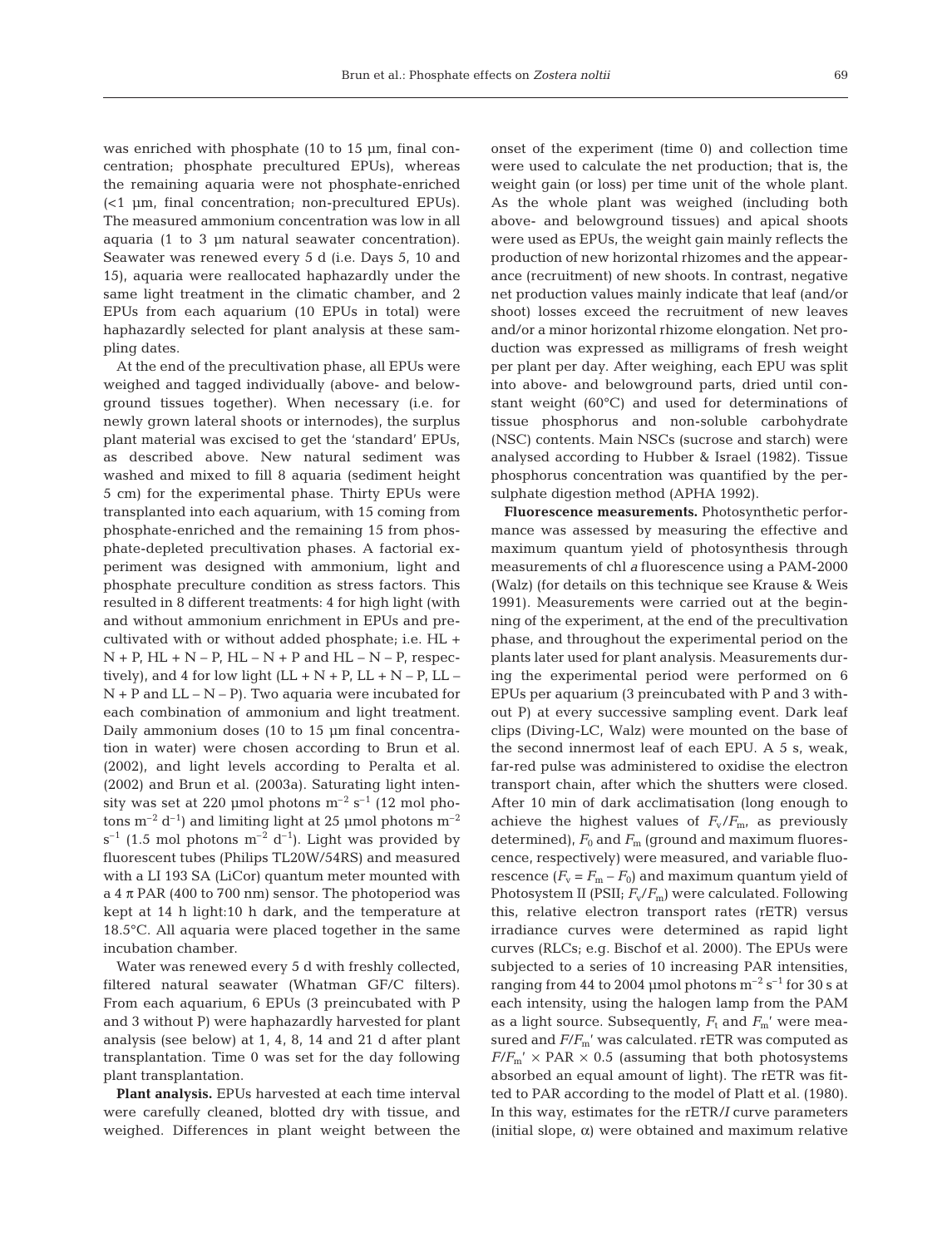ETR ( $rETR_m$ ), and optimal light intensity ( $I_{opt}$ ) were deduced from these calculations.

**Statistics.** The main effects of phosphate preculture, ammonium supply and light levels on net production, non-structural carbohydrates, phosphorus content and fluorescence parameters were tested using a multifactorial ANOVA with aquaria as experimental units. Furthermore, the interactions between phosphate-preculture, ammonium supply and light levels were tested in the following way: (phosphate-preculture)  $\times$  (ammonium supply), (phosphate-preculture)  $\times$ (light levels) and (ammonium supply)  $\times$  (light levels). Space restrictions within the incubation chamber and the complex experimental design reduced the number of real independent replicates (2 independent aquaria) for each sampling event (pseudo-replication within each aquarium is achieved at every sampling time). However, the sources of potential variability between aquaria were controlled (same incubation chamber, aquaria were moved within the chamber, same sediment and water pool, water was renewed frequently, etc.) and we used a large amount of EPUs, which can be considered as single individuals. Consequently at every sampling event, the measured effects on the plants had to come from the imposed treatments (light, ammonium supply and phosphate preculture). Thus, particular conditions were considered so that, when the whole experimental period has been statistically analysed, each sampling event represents an independent replicate. Normality of the data and homogeneity of variances were tested following Zar (1984). All variables were normally distributed, except the sucrose content (both above- and belowground), which was log-transformed. Multiple post hoc comparisons between means were achieved by the Tukey test procedure (Zar 1984). The level of significance  $(\alpha)$  was set at 0.05 probability. Data are shown as means  $\pm$  1 standard error.

# **RESULTS**

#### **Net production**

Phosphate precultivation had a clear effect on net production. Added phosphate alleviated the negative effects caused both by ammonium enrichment and low light levels (Fig. 1A). This led to a significant increase in average net production at HL, as well as less negative values at LL. In fact, negative net production values were recorded in all EPUs growing at LL, regardless of ammonium addition or precultivation conditions, but the most severe effects were observed in those EPUs precultured without phosphate (Fig. 1A).



Fig. 1. *Zostera noltii*. Net production in plants subjected to a factorial experimental design with light (HL: high light; LL: low light), different phosphate precultivation (+P: added phosphate, –P: no added phosphate) and elevated ammonium supply (+N) as factors. (A) Averaged (whole plant) net production for the entire experiment  $(n = 30)$ . (B) Time course of net production in plants subjected to light and phosphate-precultivation treatments. (C) Time course of net production in plants subjected to light, ammonium supply and phosphate-precultivation treatments. Plants were harvested for analysis at times 1, 4, 8 15 and 21 d ( $n = 6$ ). The experiment lasted for 21 d. Data are presented as means ± 1 SE. FW: fresh weight

The time course analysis of net production (Fig. 1B,C) revealed that: first, there were significant differences at the onset of the experimental phase (Day 1), especially between EPUs grown under different phosphate conditions. EPUs precultured with added phosphate showed the highest net production, whereas EPUs precultured without the addition of phosphate and grown at LL levels showed the lowest values (Fig. 1B,C). Second, the variability of the net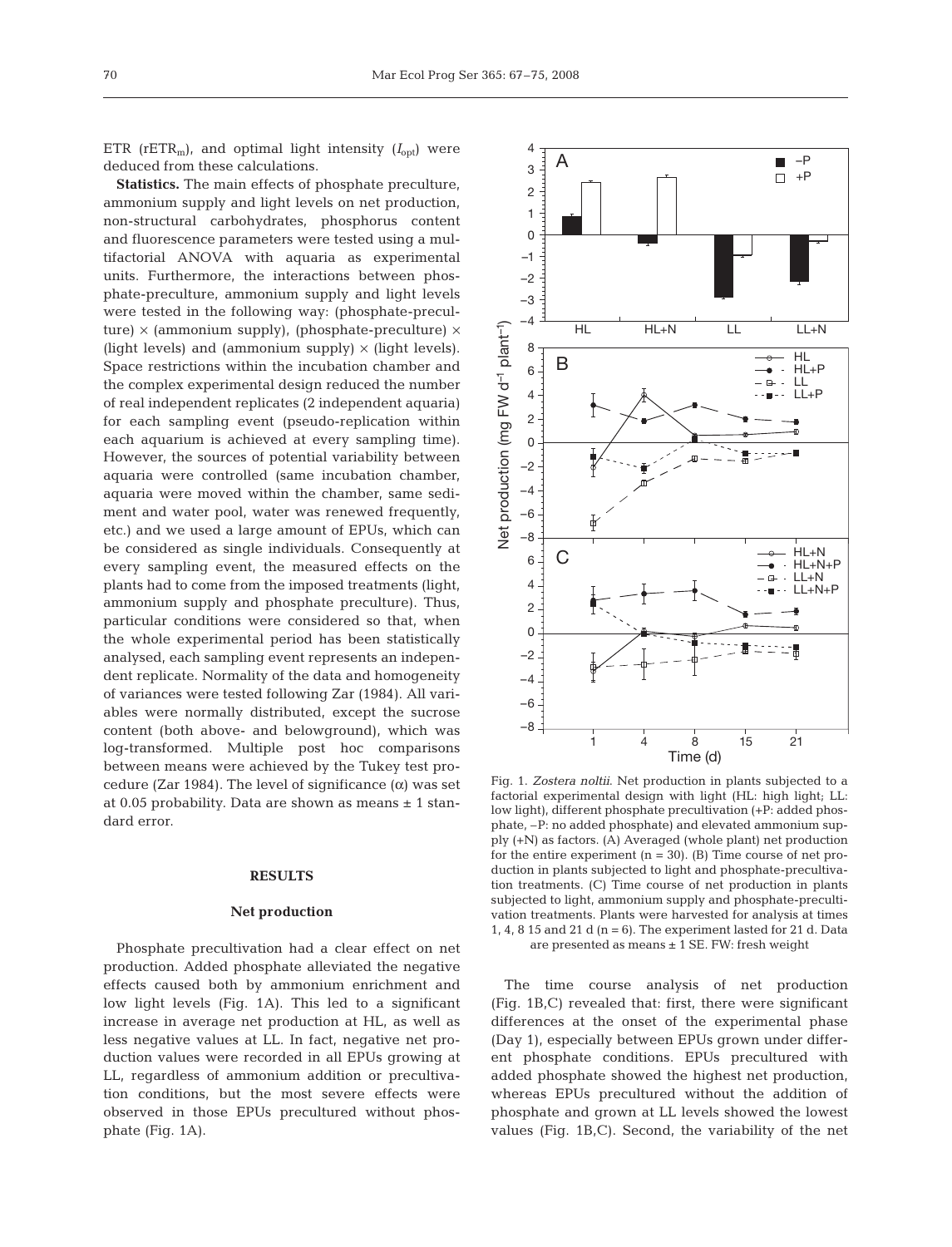production rates during the experiment depended mainly on preculture conditions. Thus, the smallest fluctuations (except EPUs grown at LL under ammonium enrichment) were observed in EPUs precultured with added phosphate (Fig. 1B,C). Third, at the end of the experiment (Day 21), net production was significantly affected by light, ammonium and phosphate preculture conditions (Tables 1 & 2).

# **Non-structural carbohydrates and tissue phosphorus concentration**

The NSC concentrations at the end of the precultivation phase (Time 0) were unaffected by phosphate. However, there was an overall decrease in sucrose and starch concentrations, mostly in belowground parts of the EPUs (~60% in sucrose), from the onset of the experimental period. This could be attributed to the manipulation of the field plants (e.g. handling, cutting and transplantation; Fig. 2). Average sucrose concentrations over the entire experimental period in above-

Table 1. *Zostera noltii*. Statistical results of the factorial ANOVA analysis, examining the effects of light reduction, N supply, P-precultivation (added phosphate) and collecting time on net production, sucrose content and fluorescence parameters throughout the experiment. **Bold**: significant

| Variables, factors          | df treatments/df error | F(p)              |
|-----------------------------|------------------------|-------------------|
| Net production              |                        |                   |
| P-preculture (P)            | 1/216                  | $30.6$ (<0.0001)  |
| $N$ supply $(N)$            | 1/216                  | 5.16(0.024)       |
| Light levels (L)            | 1/216                  | 58.2 $(0.0001)$   |
| Time                        | 4/216                  | 0.82(0.51)        |
| $P \times N$                | 1/216                  | 4.63(0.032)       |
| $P \times L$                | 1/216                  | 2.08(0.15)        |
| $N \times L$                | 1/216                  | 2.71(0.10)        |
| Above-ground sucrose        |                        |                   |
| $P$ -preculture $(P)$       | 1/112                  | 1.47(0.23)        |
| $N$ supply $(N)$            | 1/112                  | $22.9$ (<0.0001)  |
| Light levels (L)            | 1/112                  | $150.3$ (<0.0001) |
| Time                        | 4/112                  | 4.33(0.003)       |
| $P \times N$                | 1/112                  | 2.53(0.12)        |
| $P \times L$                | 1/112                  | 0.043(0.84)       |
| $N \times I$ .              | 1/112                  | 0.16(0.69)        |
| <b>Below-ground sucrose</b> |                        |                   |
| $P$ -preculture $(P)$       | 1/112                  | 1.1(0.29)         |
| $N$ supply $(N)$            | 1/112                  | 5.28(0.023)       |
| Light levels (L)            | 1/112                  | $105.7$ (<0.0001) |
| Time                        | 4/112                  | 3.09(0.018)       |
| $P \times N$                | 1/112                  | 4.36(0.043)       |
| $P \times L$                | 1/112                  | 13.6 (0.00036)    |
| $N \times L$                | 1/112                  | 0.071(0.79)       |
| $F_v/F_m$                   |                        |                   |
| $P$ -preculture $(P)$       | 1/40                   | 5.37(0.022)       |
| $N$ supply $(N)$            | 1/40                   | 4.67(0.032)       |
| Light levels (L)            | 1/40                   | 2.78 (0.097)      |
| Time                        | 4/40                   | 20.69 (0.0008)    |

Table 2. *Zostera noltii*. Statistical results of the factorial ANOVA analysis, examining the effects of light reduction, N supply and P-precultivation (added phosphate) on net production, sucrose content, phosphorous tissue concentration and fluorescence parameters at the end of the experiment (Day 21). **Bold**: significant

| Variables, factors          | df treatments/df error | F(p)             |  |  |  |
|-----------------------------|------------------------|------------------|--|--|--|
| <b>Net production</b>       |                        |                  |  |  |  |
| $P$ -preculture $(P)$       | 1/232                  | $26.2$ (<0.0001) |  |  |  |
| $N$ supply $(N)$            | 1/232                  | 4.41(0.037)      |  |  |  |
| Light levels (L)            | 1/232                  | 49.8 $(0.0001)$  |  |  |  |
| $P \times N$                | 1/232                  | 3.96 (0.047)     |  |  |  |
| $P \times L$                | 1/232                  | 1.78 (0.18)      |  |  |  |
| $N \times L$                | 1/232                  | 2.32(0.13)       |  |  |  |
| Above-ground sucrose        |                        |                  |  |  |  |
| $P$ -preculture $(P)$       | 1/116                  | 1.34(0.25)       |  |  |  |
| $N$ supply $(N)$            | 1/116                  | $21.3$ (<0.0001) |  |  |  |
| Light levels (L)            | 1/116                  | 134.6 $(0.0001)$ |  |  |  |
| $P \times N$                | 1/116                  | 2.23(0.14)       |  |  |  |
| $P \times L$                | 1/116                  | 0.02(0.88)       |  |  |  |
| $N \times L$                | 1/116                  | 0.15(0.69)       |  |  |  |
| <b>Below-ground sucrose</b> |                        |                  |  |  |  |
| $P$ -preculture $(P)$       | 1/116                  | 1.08(0.3)        |  |  |  |
| $N$ supply $(N)$            | 1/116                  | 5.3(0.023)       |  |  |  |
| Light levels (L)            | 1/116                  | $97.2$ (<0.0001) |  |  |  |
| $P \times N$                | 1/116                  | 2.73(0.1)        |  |  |  |
| $\text{P}\times\text{L}$    | 1/116                  | 12.2(0.0006)     |  |  |  |
| $N \times L$                | 1/116                  | 0.02(0.885)      |  |  |  |
| Above-ground phosphorous    |                        |                  |  |  |  |
| P-preculture (P)            | 1/19                   | 8.99 (0.0073)    |  |  |  |
| $N$ supply $(N)$            | 1/19                   | 2.08(0.16)       |  |  |  |
| Light levels (L)            | 1/19                   | 13.4 (0.0016)    |  |  |  |
| $P \times N$                | 1/19                   | 7.3(0.014)       |  |  |  |
| $P \times L$                | 1/19                   | 0.41(0.53)       |  |  |  |
| $N \times L$                | 1/19                   | 0.01(0.90)       |  |  |  |
| Above-ground phosphorous    |                        |                  |  |  |  |
| P-preculture (P)            | 1/19                   | 0.12(0.73)       |  |  |  |
| $N$ supply $(N)$            | 1/19                   | 13.1 (0.0018)    |  |  |  |
| Light levels (L)            | 1/19                   | 23.1 (0.0001)    |  |  |  |
| $P \times N$                | 1/19                   | 1.49(0.24)       |  |  |  |
| $P \times L$                | 1/19                   | 0.30(0.59)       |  |  |  |
| $N \times L$                | 1/19                   | 8.01 (0.33)      |  |  |  |
| $F_{\rm v}/F_{\rm m}$       |                        |                  |  |  |  |
| $P$ -preculture $(P)$       | 1/40                   | 0.509(0.48)      |  |  |  |
| $N$ supply $(N)$            | 1/40                   | 7.47(0.012)      |  |  |  |
| Light levels (L)            | 1/40                   | 0.026(0.87)      |  |  |  |

and belowground tissues were significantly affected by light and ammonium, but not by the phosphate pretreatment (Table 1, Fig. 2A). A reduction of sucrose occurred mostly under light deprivation and was more acute under elevated ammonium supply (Fig. 2A).

The development of the sucrose content over the course of the experiment revealed that its mobilization and accumulation (considering the increase or decrease from initial levels) started immediately at the beginning of the experiment (Fig. 2B,C). Overall, at the end of the experiment (Day 21), EPUs grown at HL showed the highest levels of sucrose (compared to the content at Day 0), especially in belowground parts. Values were particularly high in EPUs from the HL + N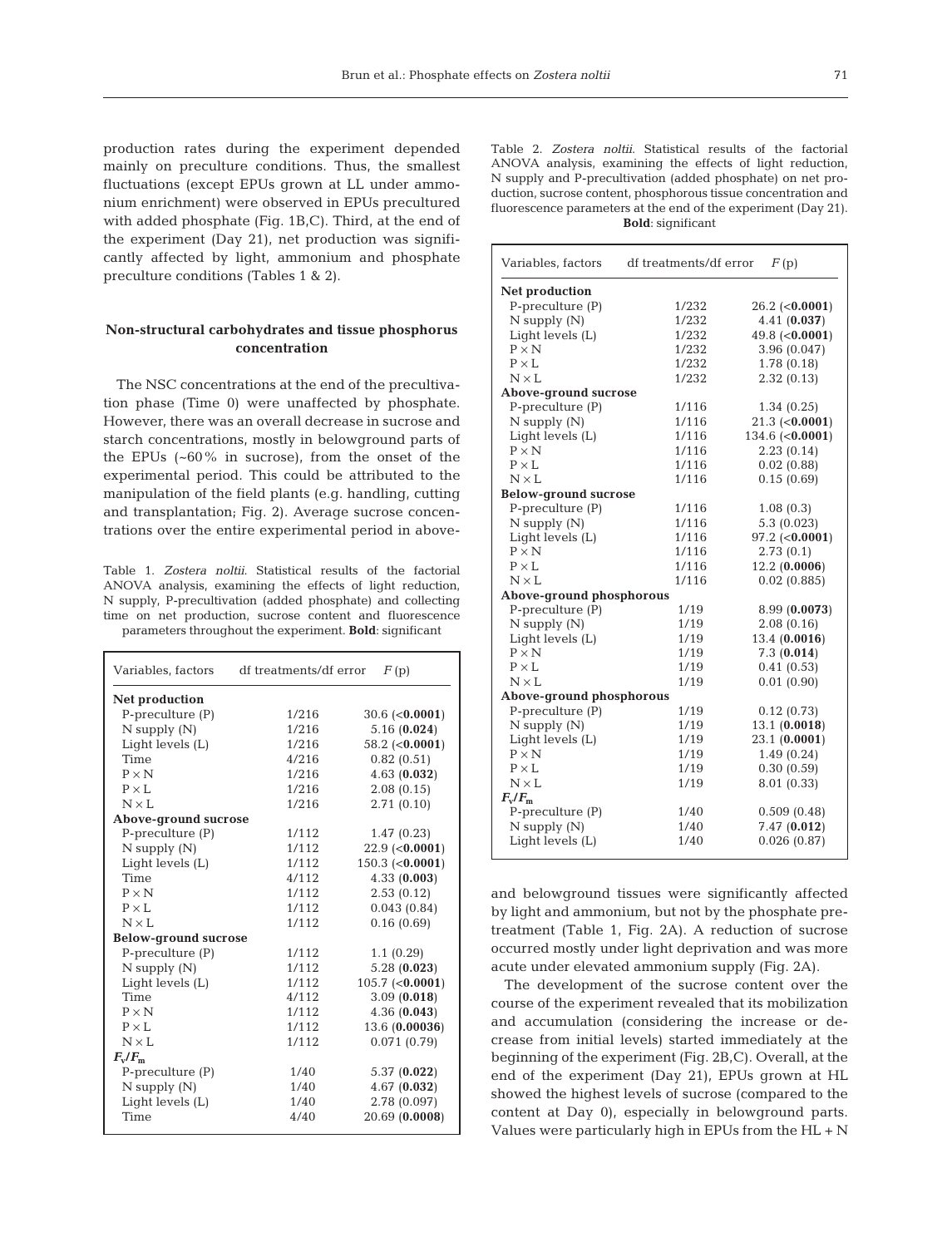

Fig. 2. *Zostera noltii*. Sucrose concentration in above- and belowground tissues in plants subjected to a factorial experimental design with light (HL: high light; LL: low light), phosphate precultivation  $(+P)$  and ammonium supply  $(+N)$  as factors. (A) Above- and belowground sucrose concentration for the entire experiment  $(n = 30)$ . (B) Time course of above- and belowground sucrose concentration in plants subjected to light and P-precultivation treatments. (C) Time course of above- and belowground sucrose concentration in plants subjected to light, ammonium supply and P-precultivation treatments. Plants were harvested for analysis at times 1, 4, 8 15 and 21 d  $(n = 6)$ . Time 0 denotes plants harvested once the Pprecultivation phase ended (the precultivation phase lasted 14 d). Data for field plants (plants harvested for the experiment) are also included on the graphs. The experiment lasted for 21 d. Data are presented as means  $\pm$  1 SE. DW: dry weight

+ P treatment (Fig. 2B,C); occasionally, the sucrose levels of these EPUs were even higher than those encountered in field plants. In contrast, EPUs grown at LL fostered a general mobilisation of sucrose, especially in the ammonium treatment, where concentrations were close to detection limits (Fig. 2C). Average starch con-



Fig. 3. *Zostera noltii*. Phosphorus content of (A) above- and (B) belowground tissues in plants subjected to a factorial experimental design with light (HL: high light; LL: low light), phosphate precultivation (+P: added phosphate, –P: no added phosphate) and ammonium supply (+N) as factors, after 21 d of experiment. Time 0 denotes plants harvested once the phosphate precultivation phase ended (precultivation phase lasted 14 d). Data for field plants (plants harvested for the experiment) are also included on the graphs. Data are presented as means  $+1$  SE (n = 6)

tent in both above- and belowground parts accounted for a low proportion of the NSC  $\left($ <10%; data not shown). Levels were significantly affected by light, but not by ammonium addition or phosphate over preculture conditions. Overall, smooth increases in starch were recorded over the experimental period, with slight net accumulations mostly in the aboveground parts of EPUs grown at HL (data not shown).

Tissue P levels of P-precultured plants were similar to values found in field plants and were, on average, 2 times higher than in P-starved plants (Fig. 3, Table 2). While the belowground P levels were significantly affected by light and ammonium supply, no significant effect was found for the aboveground contents.

#### **Fluorescence**

#### Effects of precultivation phase

Precultivation with phosphate slightly affected  $F_v/F_m$ values. A significant decrease in phosphate-deficient plants was observed, in contrast to plants that precultured with added phosphate, which maintained similar values to the field (initial) plants (Table 3). Parameters of RLCs indicated that phosphate-enriched and initial plants generally performed better than phosphatedeficient plants, having the highest  $\alpha$ , rETR<sub>m</sub> and  $I_{\text{opt}}$ . However, only  $I_{\text{opt}}$  was significantly higher in phosphate-enriched plants (Table 3).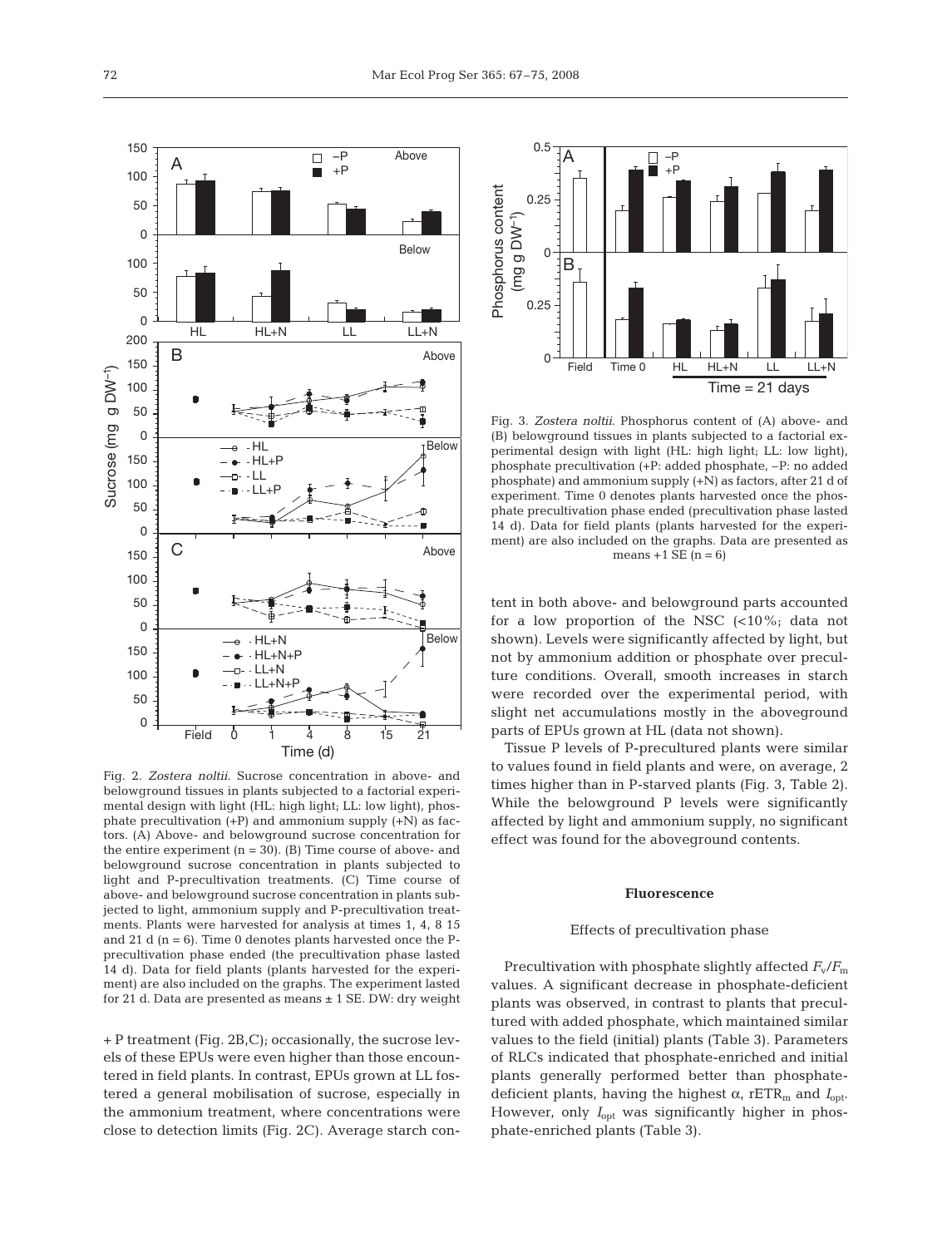Table 3. *Zostera noltii*. Maximum quantum yield (*F*v/*F*m) and the rapid light curve parameters  $\alpha$ , rETR<sub>m</sub> (all in relative units) and  $I_{opt}$  (µmol photons m<sup>-2</sup> s<sup>-1</sup>) of plants immediately after collection from the field (Initial) and after 1 wk of incubation in a medium with (+P) and without (–P) added phosphate (values  $\pm$ 1 SE, n = 10). Letters next to values indicate significant differences (p < 0.05) between treatments

| Treatment                                            | $F_{\rm w}/F_{\rm m}$                                 | $\alpha$                                        | rETR <sub>m</sub>                            | $I_{\text{opt}}$                                                                   |
|------------------------------------------------------|-------------------------------------------------------|-------------------------------------------------|----------------------------------------------|------------------------------------------------------------------------------------|
| Initial<br>$\begin{array}{c} + P \\ - P \end{array}$ | $0.79 \pm 0.01^a$<br>$0.79 + 0.01a$<br>$0.76 + 0.01b$ | $0.34 + 0.02$<br>$0.35 + 0.03$<br>$0.31 + 0.02$ | $31.0 + 2.9$<br>$31.9 + 2.0$<br>$26.6 + 2.1$ | $231.4 \pm 31.8^a$<br>$305.0 \pm 27.7$ <sup>a</sup><br>$155.2 + 17.2^{\mathrm{b}}$ |

### Effects of experimental treatments

Initial maximum photosynthetic efficiencies were relatively high  $(F_v/F_m > 0.75)$  and decreased slightly with time in all treatments. The most pronounced changes were observed in ammonium-enriched plants (reductions to 10%), regardless of light levels or precultivation conditions (data not shown). The results of the ANOVA revealed a significant effect of time, ammonium supply and phosphate-precultivation on  $F_v/F_m$  (Table 1). At the end of the experiment (Day 21), only ammonium as a single stressor significantly affected the  $F_v/F_m$  values (Table 2). No clear patterns could be detected in the parameters obtained from the RLCs, due to the high variability at all levels and for all parameters (data not shown).

#### **DISCUSSION**

The present study showed that light deprivation, ammonium supply and phosphate precultivation significantly affected the net production, NSC pool and fluorescence parameters of *Zostera noltii*. It also revealed that the harmful effects of low light and ammonium enrichment (either separately or simultaneously) on net production could be alleviated by preculturing plants added with phosphate. This has to our knowledge, not previously been reported in seagrasses.

Precultivation with added phosphate resulted in 3 different effects: (1) ammonium toxicity was largely ameliorated, (2) weight losses under LL were reduced and (3) net production under HL was increased. The latter response would probably indicate that plants precultured without added phosphate suffered from phosphate limitation. In fact, average phosphorus content in tissues of these plants (0.19% dry weight, DW), was lower than that in plants precultured with added phosphate (0.31% DW) and field plants at the sampling site (0.6% DW; Brun et al. 2003a), and close to the lower limit for a large number of seagrass species (0.2%; Duarte 1990), supporting the hypothesis of phosphate limitation.

As previously reported by van Katwijk et al. (1997) and Brun et al. (2002), we found that ammonium in seawater was toxic at concentrations 10 to 20 times lower than those usually found in *Zostera noltii* meadows growing near wastewater and run-off discharge points with concentrations up to 200 to 663 µm  $NH_4^+/$ DIN (Hernández et al. 1997, Cabaço 2007, Cabaço et al. 2007). Similarly high phosphate con-

centrations were also found in such waters (up to 54 µm in Cabaço 2007). The positive effect of phosphate addition under severe ammonium toxicity when both nutrients were simultaneously supplied was previously reported for this species (Brun et al. 2002). In contrast, in the present study, plants (50% of the total EPUs) were precultivated with added phosphate, and only ammonium was added during the experimental phase. Therefore, the phosphate stored during the precultivation phase and its further mobilization could account for these positive effects. This result highlights the importance of 'phosphorus luxury consumption', that is, the uptake of nutrients in excess of the plant's requirements and its storage for a posterior use when external supply decreases (Invers et al. 2002). Phosphorous is assimilated in organic matter in a rather constant stoichiometric ratio with nitrogen (Duarte 1990). P limitation would imbalance the average N/P ratio, and it has been suggested to be one of the causes of nitrogen (both ammonium and nitrate) toxicity in seagrasses (Burkholder et al. 1992, 1994, Brun et al. 2002). Moreover, since ammonium uptake is accompanied by an increase in intracellular inorganic anions to balance the intracellular potential (e.g. phosphate; Cruz et al. 1993, van Katwijk et al. 1997), it would confer some advantages to plants precultured with added phosphate, as they possess a larger phosphorus quota.

Ammonium assimilation generates a strong depletion of carbon skeletons. These carbon reserves are provided by photosynthesis and/or by the mobilization of the NSC pool. Light treatments resulted in significant differences in the NSC pool. Under LL, there was an initial reduction in sucrose synthesis, with a subsequent use of sucrose and starch resulting in critically low sucrose concentrations. Similar findings were reported for *Zostera noltii* (Peralta et al. 2002, Brun et al. 2003b,c, Olivé et al. 2007) and other seagrass species (Burke et al. 1996, Ruíz & Romero 2001). The almost complete depletion of the sucrose pool in LL + N plants highlights the importance of carbon reserves to counterbalance ammonium toxicity.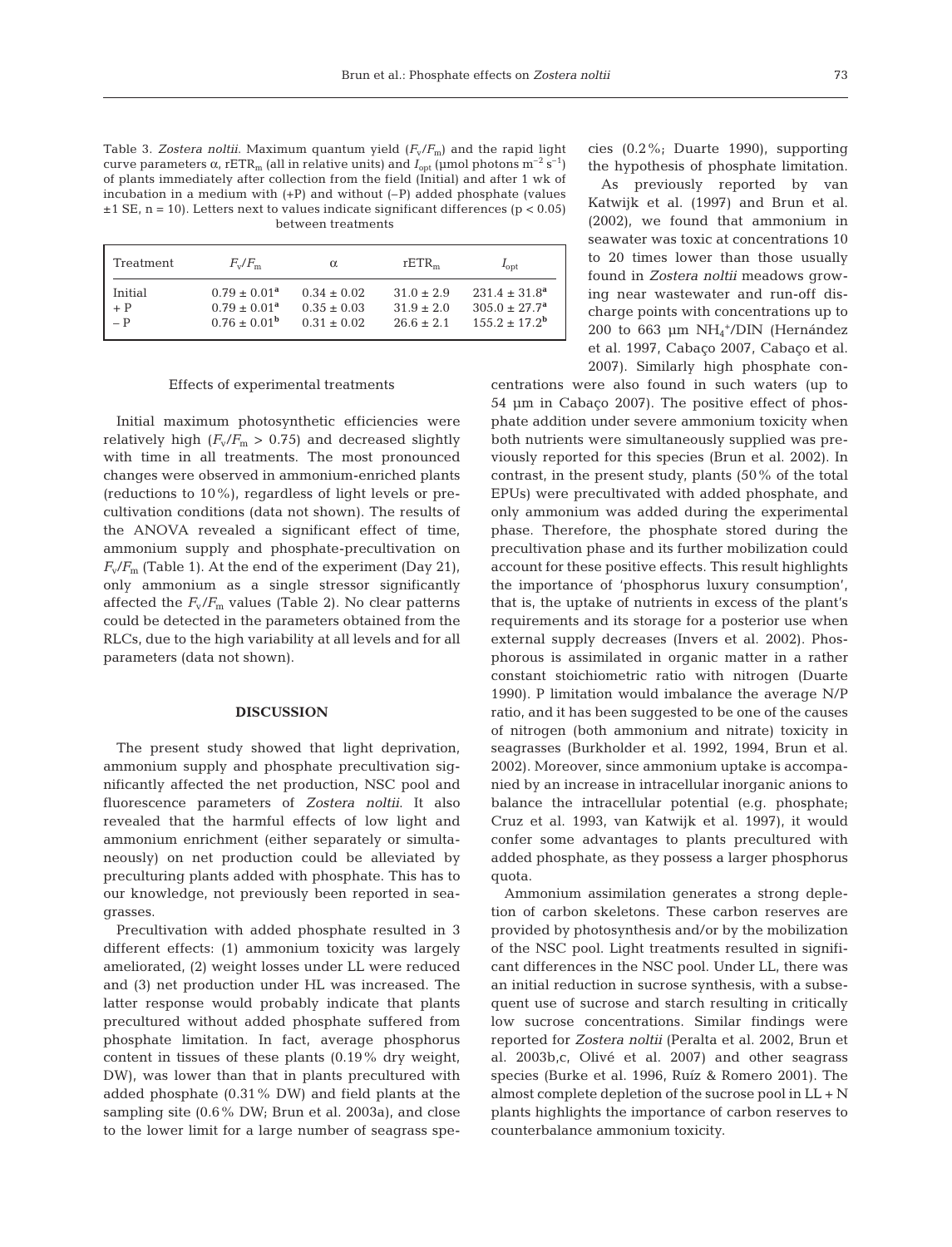The harmful effect of ammonium enrichment (e.g. reduction in net production) was more apparent in HL than in LL-grown plants, while the strongest effect was recorded between phosphate added and no phosphate added preculture treatments. Moreover, the drop in net production seemed to be unrelated to carbon reserves, since similar NSC concentrations were recorded between HL treatments (including phosphatepreculture and ammonium supply treatments). Comparable results were found in land plants (Goyal et al. would not agree with the hypothesis that the increased demand for skeletal carbon caused by ammonium assimilation could be counterbalanced by the increased photosynthetic carbon supply fostered by a higher light availability. However, Britto et al. (2001, p. 4258) argued that 'the inability of barley and other species with high susceptibility to ammonium toxicity, to exclude NH4 <sup>+</sup> by regulation of plasma-membrane influx systems constitutes a fundamental breakdown in plant cell function (increment in more than 47% of the energetic costs) and must precede any intracellular toxicity-associated events such as cation displacement or carbohydrate depletion', which is consistent with our findings. This topic deserves future research effort in seagrasses, since, in contrast to land plants, they: (1) can take up nutrients through leaves as well as roots, (2) lack any ammonium uptake feedback mechanism and (3) seem to be more vulnerable to ammonium toxicity than land plants. Furthermore, studies dealing with nitrogen toxicity have focused mainly on 2 seagrass species (*Zostera noltii* and *Z. marina)*. Thus, such studies must be extended to other seagrass species to gain a better and more general knowledge of the underlying physiological mechanisms of nitrogen toxicity and the consequences for individual species and seagrass-dominated ecosystems.

Our results may have important ecological and management implications. P-limitation in seagrasses has been shown experimentally, especially in plants growing on carbonate sediments (Short et al. 1990, Perez et al. 1991, Duarte & Sand-Jensen 1996). The present study showed that P-limitation resulted in the reduced capacity of *Zostera noltii* to respond to unfavourable light and/or ammonium conditions, making this species more vulnerable under these environmental conditions. nutrient limitation and seagrass vulnerability will improve our knowledge on seagrass decline and our management capacity of seagrass-dominated ecosystems.

*Acknowledgements.* F.G.B. is supported by an individual Marie Curie fellowship (MEIF-CT-2005-515071) and by a European Reintegration Grant (MERG-CT-2007-205675). I.O. holds an FPU grant from the Ministerio de Educación y Ciencia. This work was also funded by the Spanish Project

CTM2005-00395/MAR. The authors are grateful to 3 anonymous reviewers and the editor for their valuable comments on the manuscript. This is NIOO Publication Number 4283. This article is dedicated to my second son, Alvaro Brun Selma, who was born in January 2008 (F.G.B.).

## LITERATURE CITED

- APHA (American Public Health Association) (1992) Standard methods for the examination of water and wastewater, 18th edn. American Public Health Association, Washington, DC
- 1982, Bendixen et al. 2001). At a first glance, this result → Bendixen R, Gerendás J, Schinner K, Sattelmacher B, Hansen UP (2001) Difference in zeaxanthin formation in nitrateand ammonium grown *Phaseolus vulgaris*. Physiol Plant 111:255–261
	- ► Bischof K, Hanelt D, Wiencke C (2000) Effects of ultraviolet radiation on photosynthesis and related enzyme reactions of marine macroalgae. Planta 211:555–562
	- $\blacktriangleright$  Britto DT, Kronzucher HJ (2002)  $NH_4^+$  toxicity in higher plants: a critical review. J Plant Physiol 159:567–584
	- ► Britto DT, Siddiqui MY, Glass ADM, Kronzucher HJ (2001) Futile transmembrane NH<sub>4</sub><sup>+</sup> cycling: a cellular hypothesis to explain ammonium toxicity in plants. Proc Natl Acad Sci USA 98:4255–4258
	- ► Brun FG, Vergara JJ, Hernández I, Peralta G, Pérez-Lloréns JL (2002) Assessing the toxicity of ammonium pulses in the survival and growth of *Zostera noltii* Hornem. Mar Ecol Prog Ser 225:177–187
	- ► Brun FG, Pérez-Lloréns JL, Vergara JJ, Hernández I (2003a) Patch distribution and within-patch dynamics of the seagrass *Zostera noltii* Hornem at Los Toruños salt-marsh (Cádiz Bay, Natural Park, Spain). Bot Mar 46:513–524
	- ► Brun FG, Vergara JJ, Hernández I, Pérez-Lloréns JL (2003b) Growth, carbon allocation and proteolytic activity in the seagrass *Zostera noltii* shaded by *Ulva* canopies. Funct Plant Biol 30:551–560
	- ► Brun FG, Vergara JJ, Navarro G, Hernández I, Pérez-Lloréns JL (2003c) Effect of shading by *Ulva rigida* canopies on growth and carbon balance of the seagrass *Zostera noltii.* Mar Ecol Prog Ser 265:85–96
	- ▶ Burke MK, Denninson WC, Moore KA (1996) Non-structural carbohydrate reserves of eelgrass *Zostera marina.* Mar Ecol Prog Ser 137:195–201
	- ▶ Burkholder JM, Mason KM, Glasgow HB (1992) Water-column nitrate enrichment promotes decline of eelgrass *Zostera marina*: evidence from seasonal mesocosm experiments. Mar Ecol Prog Ser 81:163–178
	- ▶ Burkholder JM, Glasgow HB Jr, Cooke JE (1994) Comparative effects of water-column nitrate enrichment on eelgrass *Zostera marina*, shoalgrass *Halodule wrightii*, and widgeongerass *Ruppia maritima.* Mar Ecol Prog Ser 105: 121–138
		- Cabaço S (2007) Impact of anthropogenic activities on the seagrass *Zostera noltii*. PhD thesis, University of Algarve, Faro
- Therefore, deeper insight into the relationship between ► Cabaço S, Machas R, Santos R (2007) Biomass-density relationships of the seagrass *Zostera noltii*: a tool for monitoring anthropogenic nutrient disturbance. Estuar Coast Shelf Sci 74:557–564
	- Cruz C, Lips SH, Martinsloucao MA (1993) Growth and nutrition of carob plants as affected by nitrogen sources. J Plant Nutr 16:1–15
	- ► Duarte CM (1990) Seagrass nutrient content. Mar Ecol Prog Ser 67:201–207
	- Duarte CM, Sand-Jensen K (1996) Nutrient constraints on establishment from seed and on vegetative expansion of ➤